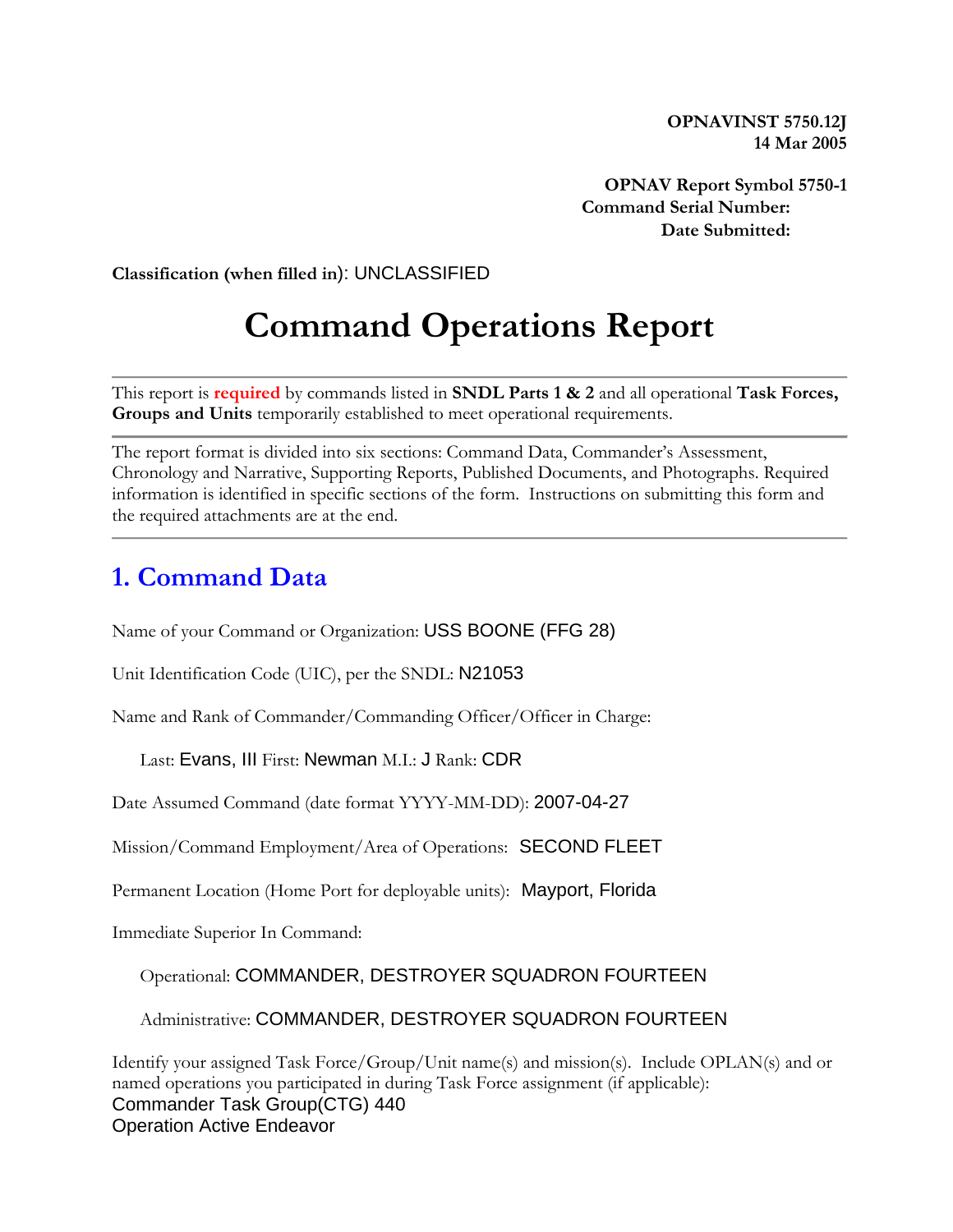#### Sea SWITI 08-1

Name(s) of Forces, Commands, Ships, Squadrons or Units assigned or under your operational control (if applicable): NA

Type and number of Aircraft Assigned and Tail Codes, if applicable: SH-60B SEAHAWK - VENOM 511 AND PROUD WARRIOR 423

Commands, Detachments or Units deployed on board or stationed aboard as tenant activities (as applicable): HSL 48 VIPERS DET 5 AND HSL 44 PROUD WARRIORS DET 4

Number of Personnel Assigned:

Officers: 22 Enlisted: 193 Civilian: 0

Command Point of Contact (required entry, complete in full):

Name (Rank, First Name, Middle Initial, Last Name): ENS, Job Title/Office Code: COMMUNICATIONS OFFICER E-mail (both classified and unclassified, if available):

Phone number(s):

Command Mailing Address: USS BOONE (FFG 28) FPO AA 34093-1484

#### **2. Commander's Assessment**

The Commander's Assessment briefly tells the story of the command's role in national defense and should highlight any general and specific lessons-learned. It should contain the commander's commentary, insights and reflections on the unit's activities. Attention should be directed to significant issues impacting training, operations and mission accomplishment during the reporting period. Descriptions of circumstances and sequence of events leading to major command decisions and results of those decisions are particularly desired. Also desired are accounts of specific contributions of individuals in the command to mission accomplishment. For units engaged in or directly supporting combat, significant wartime or peacetime operations (named operations, noncombat evacuation operations, disaster relief or other humanitarian operations, etc.) or major exercises, particular attention should be given to the commander's estimate of the situation, records of discussions and decisions, descriptions of circumstances and sequence of events leading to operational decisions and results of those decisions. For a unit returning from deployment or participating in a single operation this can normally be a single assessment. For higher-echelon commands or units engaging in multiple operations, a separate assessment for each operation in addition to an overall assessment may be appropriate.

USS BOONE returned from a Standing Nato Maritime Group-1 deployment in January of this year where she conducted Maritime Security Operations with NATO navies. Upon return to homeport, BOONE and her crew conducted an extensive SRA wich included two dry dock availabilities to repair a rudder that had detached during deployment.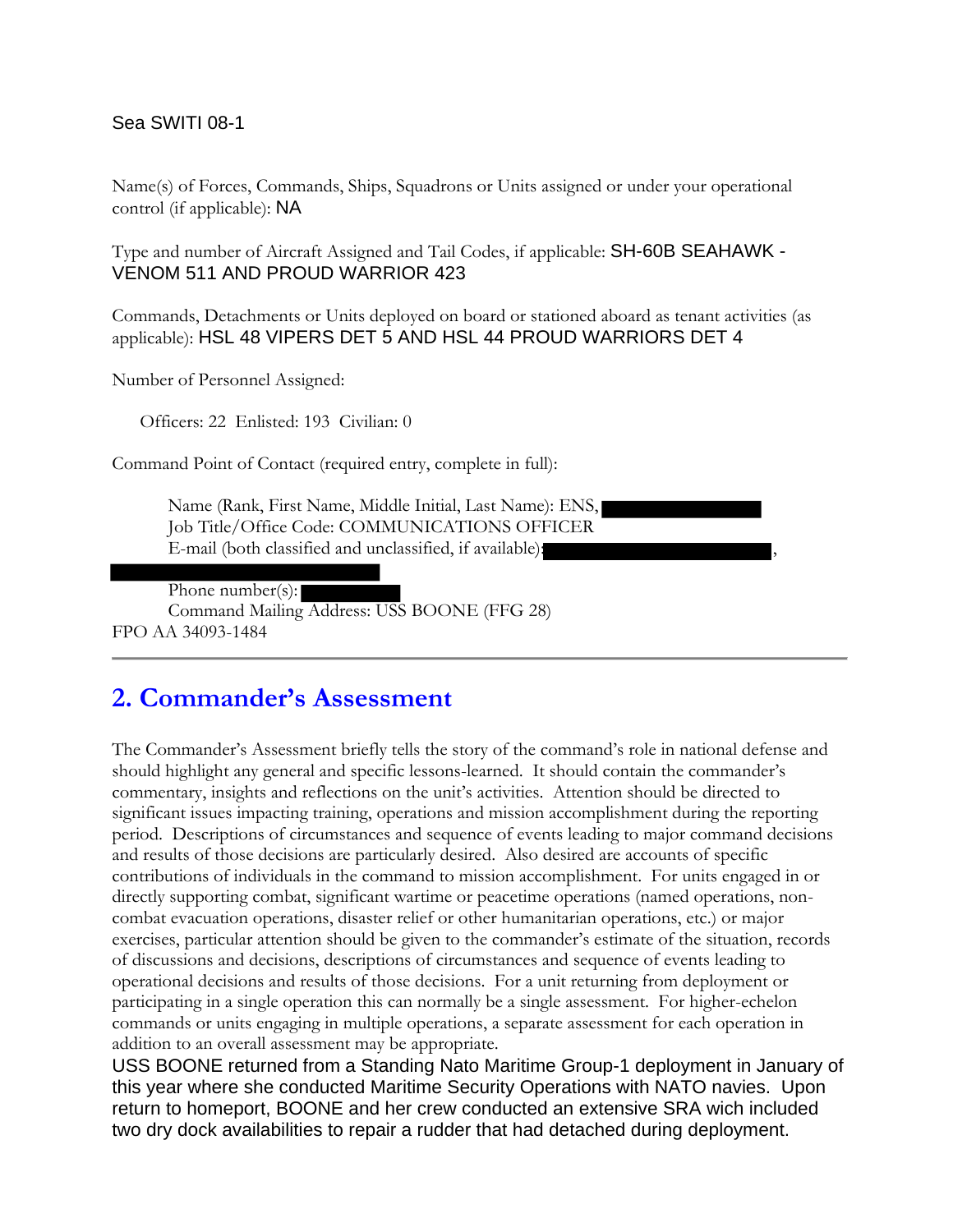Following the availability, BOONE conducted her first ULTRA-C and ULTRA-E certifications and follow on Unit Level training. She consistently exceeded standards, qualify early for FEP and Engineering certification. BOONE participated in Sea SWITI1- 08 and was recognized as the top performer among the ships in the group. BOONE also contributed to theatre engagement with a port visit to the Bahamas.

### **3. Chronology and Narrative**

Chronology should include dates of movements; local operations and training; exercises and operations (define acronyms and purpose of exercise or operation); installation of new weapons systems or changes; major physical changes to facilities, ship or aircraft; Class A or B mishaps; port visits; unit awards received; reserve augmentation; and other significant operational or administrative events.

01-03 JAN - UNDERWAY, ENROUTE TO SOUDA BAY, CRETE 04 JAN - BRIEF STOP FOR FUEL, SOUDAY BA, CRETE 04-09 JAN - UNDERWAY IN SUPPORT OF OPERATION ACTIVE ENDEAVOR / ENROUTE TO NAPLES, ITALY 10-14 JAN - INPORT NAPLES, ITALY 15-18 JAN - UNDERWAY, ENROUTE TO ROTA, SPAIN 19 JAN - INPORT ROTA, SPAIN 20-21 JAN - UNDERWAY, ENROUTE TO MADIERA, PORTUGAL 21 JAN - BRIEF STOP FOR FUEL, MADIERA, PORTUGAL 21-27 JAN - UNDERWAY, ENROUTE TO SAN JUAN, PUERTO RICO 28 JAN - INPORT SAN JUAN, PUERTO RICO TO EMBARK TIGERS 28-31 JAN - UNDERWAY, TIGER CRUISE ENROUTE TO MAYPORT, FL 31 JAN - RETURN TO HOME PORT 01-27 FEB - POST-DEPLOYMENT STAND-DOWN 28 FEB - INPORT MAYPORT, FL 01-12 MAR - INPORT MAYPORT, FL 13-15 MAR - UNDERWAY JAX OPAREA CONDUCTING DLQ'S 15-25 MAR - ASSIST VISIT FOR SMC AND PRE AVAILABILITY TECH ASSIST, INPORT MAYPORT, FL 26-29 MAR - UNDERWAY JAX OPAREA CONDUCTING DLQ'S 30-31 MAR - INPORT MAYPORT, FL 01 APR - INPORT MAYPORT, FL 02-13 APR - INPORT ATLANTIC DRY DOCK, JACKSONVILLE, FL FOR RUDDER REMOVAL 14-24 APR - INPORT MAYPORT, FL 25-30 APR - CNO AVAILABILITY, SHIP'S RESTRICTED AVAILABILITY (SRA), INPORT MAYPORT, FL 27 APR - CHANGE OF COMMAND 01-30 JUN - SRA, INPORT MAYPORT, FL 01-20 JUL - SRA, INPORT MAYPORT, FL 09-20 JUL - CMAV 7A3, INPORT MAYPORT, FL 09-13 JUL - PRE AVCERT, INPORT MAYPORT, FL

21-22 JUL - INPORT MAYPORT, FL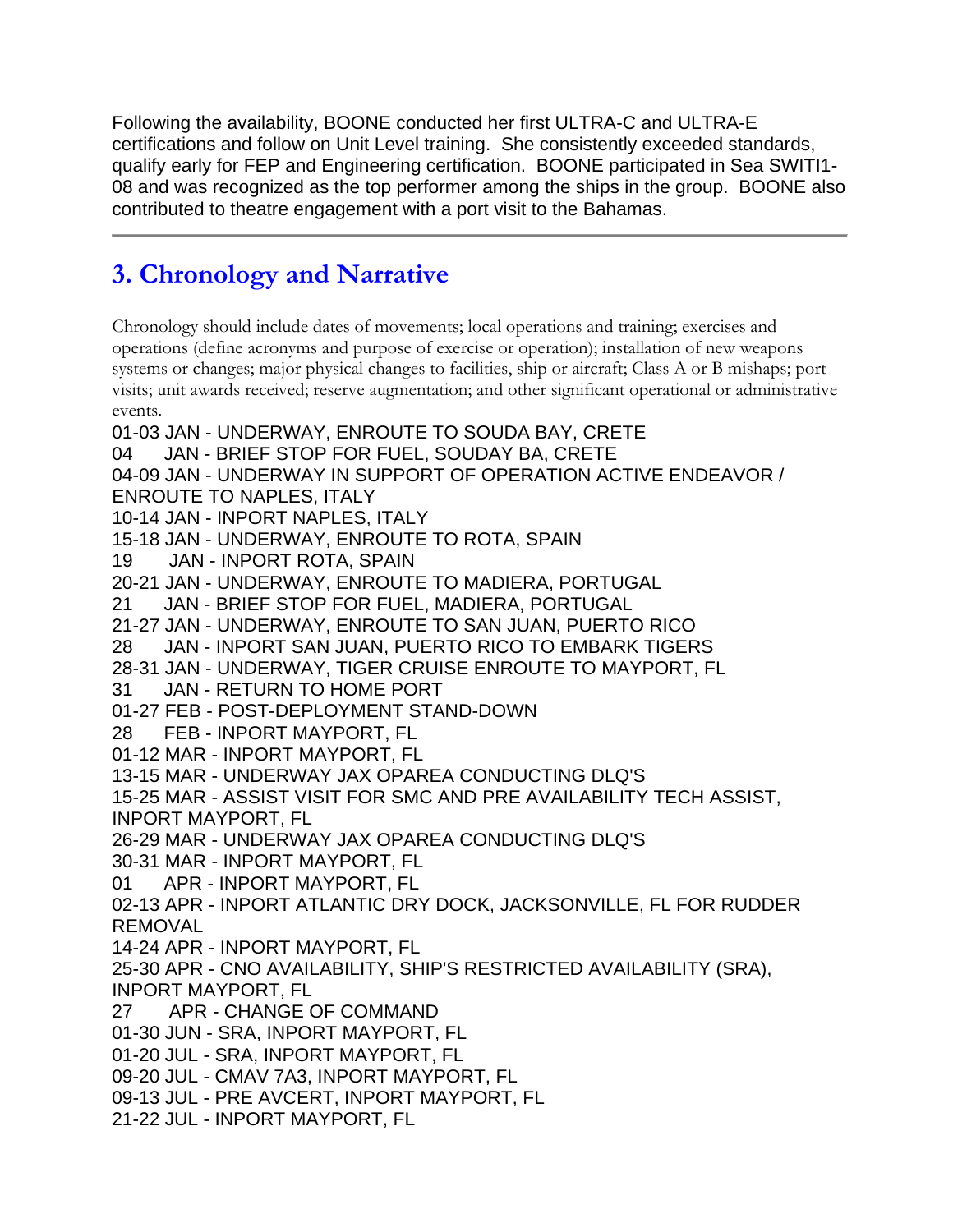23-31 JUL - INPORT ATLANTIC DRYDOCK, JACKSONVILLE, FL FOR RUDDER REPLACEMENT 01-07 AUG - INPORT ATLANTIC DRYDOCK, JACKSONVILLE, FL FOR RUDDER REPLACEMENT 08 AUG - INPORT MAYPORT, FL 09-10 AUG - UNDERWAY, JAX OPAREA 11-28 AUG - INPORT MAYPORT, FL 13-17 AUG - AVCERT, INPORT MAYPORT, FL 20-24 AUG - ULTRA-C, INPORT MAYPORT, FL 25-26 AUG - INPORT MAYPORT, FL 27-31 AUG - ULTRA-E 29-30 AUG - UNDERWAY, JAX OPAREA FOR ULTRA-E 31 AUG - INPORT MAYPORT, FL 01-03 SEP - INPORT MAYPORT, FL 04-07 SEP - UNDERWAY, JAX OPAREA FOR ENGINEERING LTT 08-09 SEP - INPORT MAYPORT, FL 10-12 SEP - UNDERWAY, JAX OPAREA FOR USW LTT 13-16 SEP - INPORT MAYPORT, FL 17-18 SEP - UNDERWAY, JAX OPAREA FOR ENGINEERING LTT 19-30 SEP - INPORT MAYPORT, FL 24-28 SEP - 3M CERTIFICATION 01-02 OCT - INPORT MAYPORT, FL 03-05 OCT - UNDERWAY, JAX OPAREA FOR TYPE TRAINING 06-08 OCT - INPORT MAYPORT, FL 09 OCT - UNDERWAY, JAX OPAREA 10-12 OCT - UNDERWAY, ENROUTE TO ROCKPORT, MA 13-15 OCT - ANCHORED, ROCKPORT, MA 16 OCT - UNDERWAY REPLENISHED WITH USNS JOHN LENTHALL 16-17 OCT - UNDERWAY ENROUTE TO MAYPORT, FL 18-22 OCT - UNDERWAY, JAX OPAREA FOR FEP 23-31 OCT - CMAV 8A1, INPORT MAYPORT, FL 01-19 NOV - INPORT MAYPORT, FL 20 NOV - UNDERWAY, JAX OPAREA FOR FAMILY DAY CRUISE 21-30 NOV - INPORT MAYPORT, FL 01-02 DEC - INPORT MAYPORT, FL 03-06 DEC - UNDERWAY, JAX OPAREA IN SUPPORT OF SEA SWITI 08-1 07-08 DEC - UNDERWAY, ENROUTE TO NASSAU, BAHAMAS 09-10 DEC - INPORT NASSAU, BAHAMAS 11 DEC - UNDERWAY, CONDUCTED SSRNM TESTING 12-13 DEC - UNDERWAY, ENROUTE MAYPORT, FL 14-31 DEC - HOLIDAY LEAVE AND UPKEEP, INPORT MAYPORT, FL The short narrative should amplify chronology entries (such as objectives and results of exercises/

operations; commander's evaluation of exercises/operations, etc). Entries may refer to an enclosure of this report without additional description if the enclosure sufficiently reports the incident/event. For all other entries, give the date or period in YYYY-MM-DD format and provide a brief narrative. All significant events during the reporting period are to be included.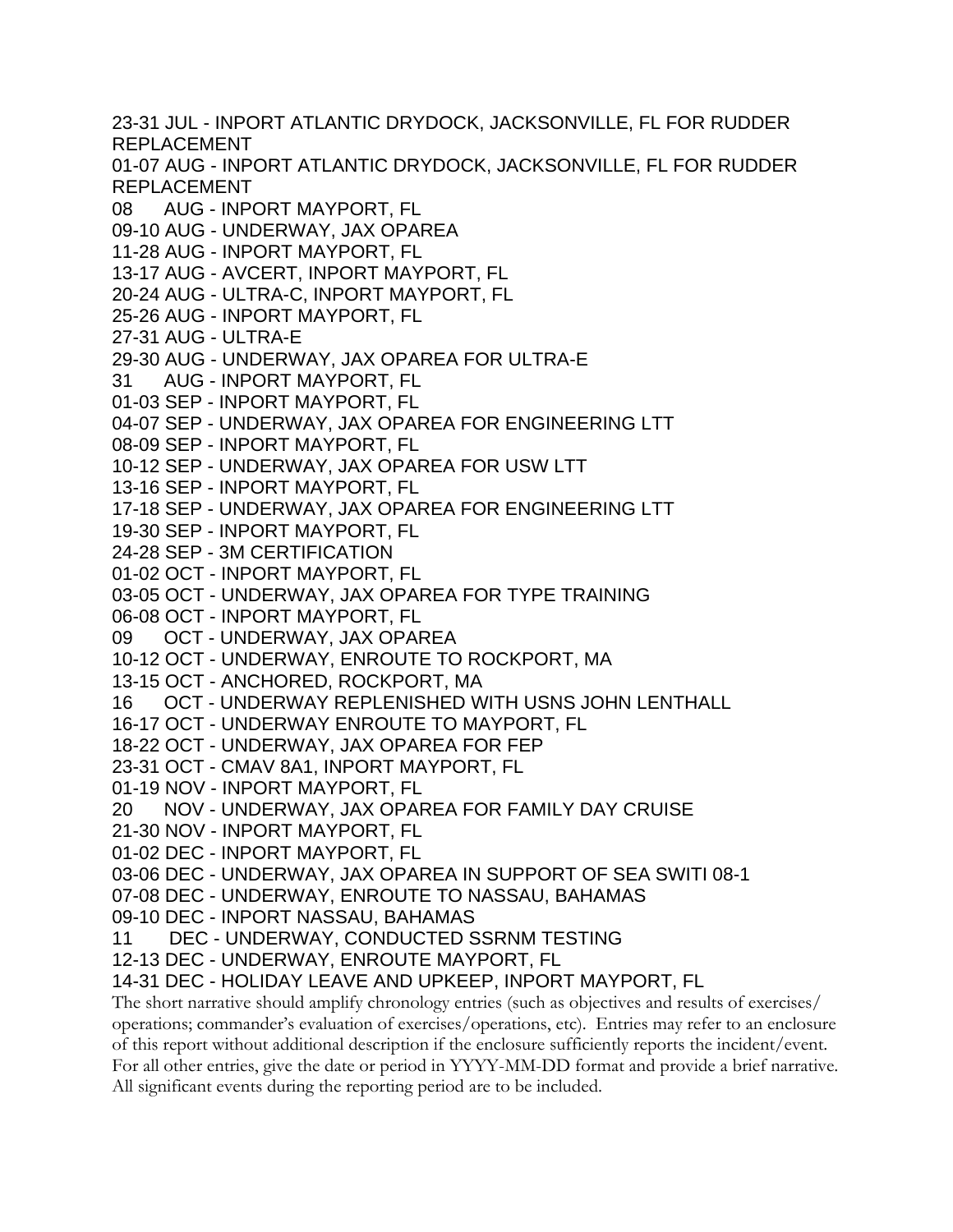2007-01-01 TO 2007-01-20 BOONE conducted operations in support of OAE. OAE's mission is to conduct naval operations in the Mediterranean to actively demonstrate NATO's resolve and solidarity.

2007-04-02 to 2007-04-13 BOONE was in dry dock to have her rudder removed for repair. The installed rudder detached in the Mediterranean Sea in November 2006. 2007-04-25 to 2007-07-20 BOONE was in a Ship's Restricted Availability (SRA) where she received new equipment and repairs. During the SRA the ship received a completely new computer network upgrade to the GIG-E Local Area Network (LAN). She also had both evaporators removed and received new reverse osmosis units, significantly improving her ability to produce water at sea. Installed a new Slewing Arm Davit (SLAD) and boat deck.

2007-12-03 to 2007-12-06 BOONE participated in Sea SWITI 08-1, an exercise that tested the ship's ability to conduct Anit-Submarine Warfare (ASW) operations. The exercise included USS FARRAGUT, USNS PATUXENT, AND USS WEST VIRGINIA under the TACON of CDS 24.

2007-08-20 to 2007-10-22 BOONE conducted Unit Level Training including ULTRA-E, ULTRA-C and FEP. BOOONE completed Engineering certifcation in under one week, qualifying for the "Fast Track" for certification. BOONE also completed all warfare area qualifications ahead of schedule.

## **4. Supporting Reports**

Supporting Reports are those reports required by other instructions that provide significant data about the command during the calendar year. These reports may be submitted "as is," eliminating the need to duplicate information for this report that is already contained in reports prepared in response to other instructions and requirements. Examples include battle efficiency, safety and other award submissions, major staff or command studies, and end of cruise reports or briefs. For units engaged in or directly supporting combat, significant wartime or peacetime operations (named operations, non-combat evacuation operations, disaster relief or other humanitarian operations, etc.) or major exercises, enclosures may include, but are not limited to:

- a. Situation Reports
- b. Intentions Messages
- c. Operational Reports
- d. Operations Orders/Deployment Orders
- e. Operational Plans
- f. Personal For Messages
- g. After Action Reports
- h. Significant Electronic Message Traffic (outgoing/e-mail/chat)
- i. Battle Damage Assessments
- j. Casualty Reports
- k. End-of-Cruse/Deployment Reports
- l. Intelligence Summaries
- m. Major Exercise Reports

List below the items submitted, indicating the classification of each. Electronic reports should be in a Microsoft Office format (Word, Excel, Power Point, or Access), HTML, PDF, JPG, GIF, or plain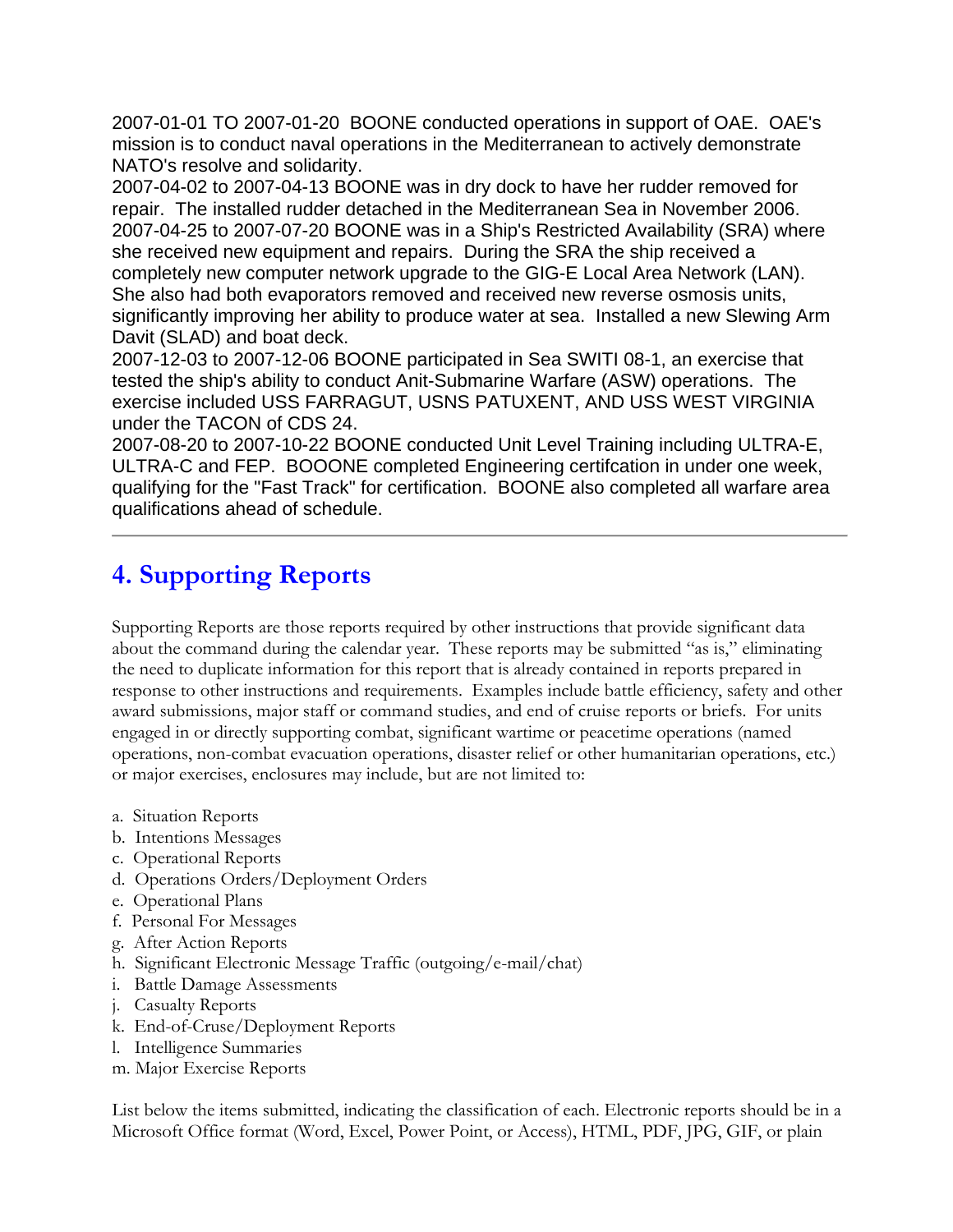text. It is unnecessary to convert non-electronic documents to electronic format. Submit electronic reports via e-mail or on CD-ROM as explained at the end of this form. Enclosures that do not exist in electronic format should be listed below and submitted in hardcopy in the same manner as a CD-ROM.

### **5. Published Documents**

List below the published documents being submitted in either electronic or paper format, indicating the classification of each item. Documents to be submitted include cruise books, change of command programs, commissioning/decommissioning brochures, establishment/disestablishment/deactivation brochures, copy of command's web site, news releases, biography of commander, welcome aboard brochures, newspaper articles, command studies, statistical data, etc.

Electronic documents should be in a Microsoft Office format (Word, Excel, Power Point, or Access), HTML, PDF, JPG, GIF or plain text. Documents in electronic format are to be submitted via e-mail or on CD-ROM as explained at the end of this form. It is unnecessary to convert non-electronic documents to electronic format. List any enclosures that are not electronic and submit in hardcopy in the same manner as a CD-ROM.

The following .pdf files are news articles from the CAPE ANN BEACON newspaper in Rockport, MA regarding the BOONE's port visit there in October 2007:

boone\_rockport1.pdf boone\_rockport2.pdf boone\_rockport3.pdf boone\_rockport3a.pdf

## **6. Photographs**

List below official photographs and any other command-generated media being submitted in either electronic or paper format. Photographs to be submitted include: official photo of commanding officer; recent photo of ship, aircraft, or facility; and photos of historic events associated with the command. Photographs submitted electronically should be in JPG, TIFF or GIF format. It is unnecessary to convert non-electronic documents to electronic format. Photographs in electronic format are to be submitted via e-mail or on CD-ROM as explained below. Enclosures that do not exist in electronic format should be listed below and submitted in the same manner as the CD-ROM. Also include any photographs covering operational strikes, battle damage (especially that sustained by own ship, aircraft, facilities or equipment), or other relevant photos relating to combat or deployment operations.

**CDR EVANS.jpg - Photo of the Commanding Officer DSC\_0234.JPG - BOONE at anchor in Rockport, MA The following are photographs from BOONE's visits to Rockport, MA and Nassau, Bahamas: DSC\_0007**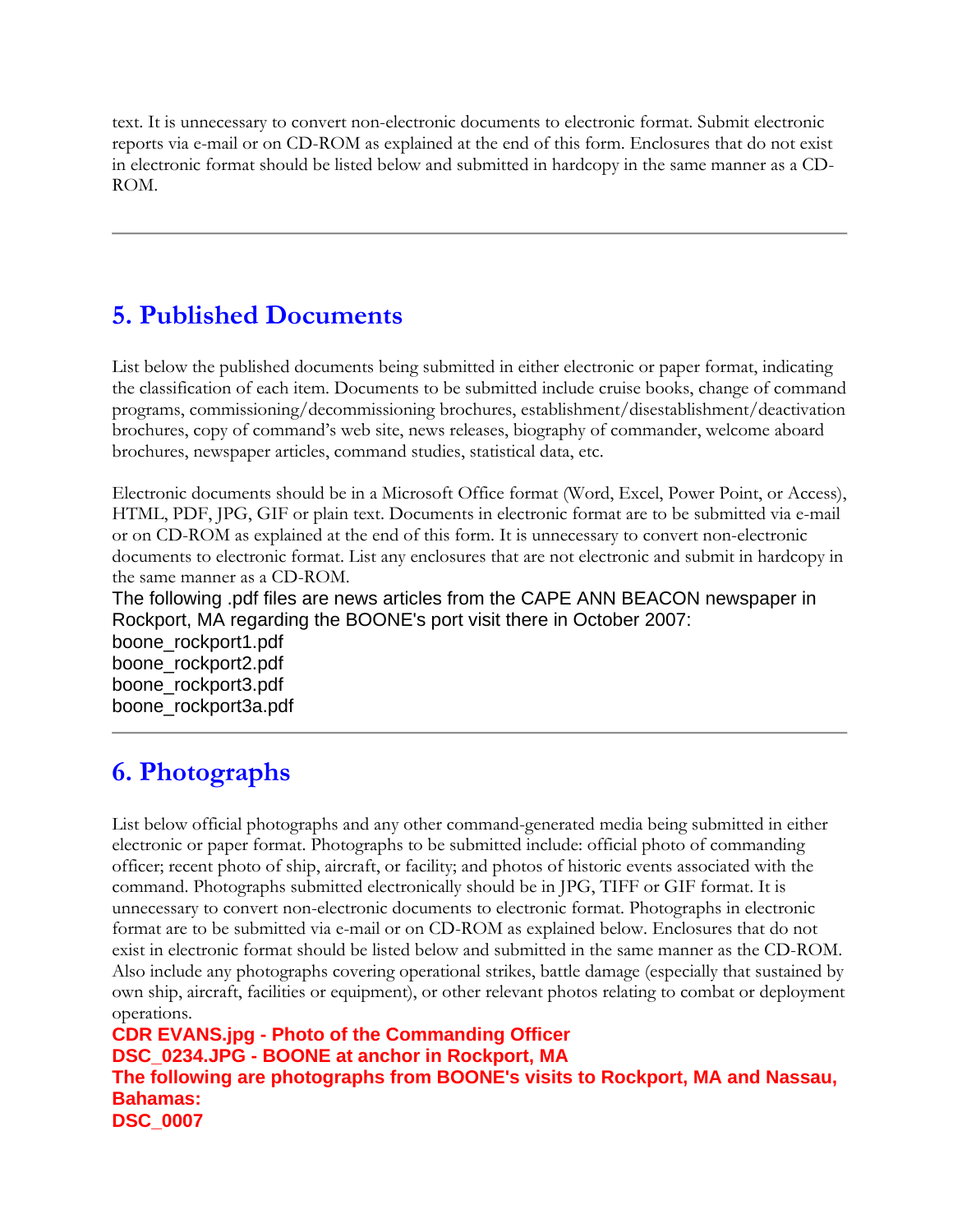| DSC        | 0012 |
|------------|------|
| DSC        | 0033 |
| <b>DSC</b> | 0034 |
| <b>DSC</b> | 0036 |
| <b>DSC</b> | 0046 |
| <b>DSC</b> | 0073 |
| <b>DSC</b> | 0079 |
| <b>DSC</b> | 0222 |
| DSC        | 0254 |
| DSC        | 0377 |
| DSC        | 0434 |
| <b>DSC</b> | 0438 |
|            |      |

#### **Submit this Command Operations Report as follows:**

Via e-mail, to one of the three e-mail addresses:

All air/aviation commands: aviationhistory@navy.mil All ships: shiphistory@navy.mil All other commands: archives@navy.mil

Place any attachments too large for transmission via e-mail on CD-ROM and send by an approved commercial courier, such as FEDEX or UPS. Check CDs for readability before submission to guard against corruption. Forward paper records included as attachments in the same manner. **Do not forward Command Operations Reports via U.S. mail, as all mail addressed to the Naval Historical Center is irradiated and will result in destruction of discs and damage to paper enclosures.** Address all shipments to:

Naval Historical Center (Attn: Ships History/Aviation History/Operational Archives) \* 805 Kidder Breese Street SE Washington Navy Yard, DC 20374-5060

Submit **Confidential and Secret** Command Operations Reports electronically via SIPR-net e-mail to one of the three e-mail addresses:

All air/aviation commands: aviationhistory@nhc.navy.smil.mil All ships: shiphistory@nhc.navy.smil.mil All other commands: archives@nhc.navy.smil.mil

Place any **classified** attachments too large for transmission via e-mail on CD-ROM and send by an approved commercial courier, such as FEDEX or UPS. Check CDs for readability before submission to guard against corruption. Forward classified paper records included as attachments in the same manner. **Do not send attachments to the Command Operations Report via U.S. mail, as all mail addressed to the Naval Historical Center is irradiated and will result in destruction**